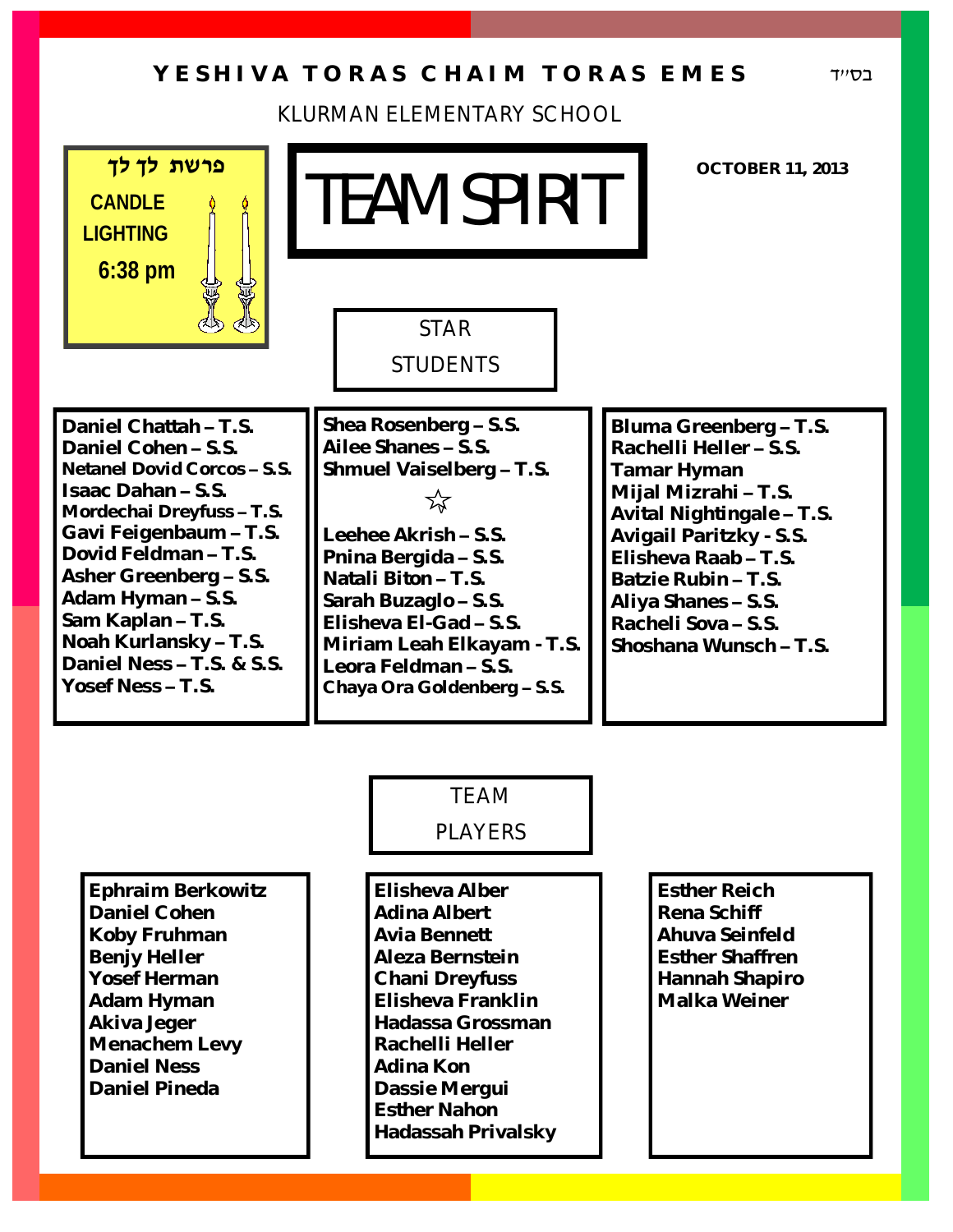#### **Last week's answer:**

## **נח - חיי שרה - יתרו - קרח - בלק - פנחס**

### **This week's question:**

**Which piece of clothing is mentioned in this Parsha but nowhere else in the Torah?**



## **AFTER SCHOOL SPORTS PROGRAM**

W  $\int e$  are starting our after school sports program for boys. See form included with this newsletter.



### **MAZEL TOV**

T o Rabbi and Mrs. Gedalya Glatt and family on the birth of a



granddaughter, born to their son, our alumnus, Eliyahu and Rivka Leah Glatt.

### **REFUAH SHELAIMA**

**Aharon ben Adela Chaim Yosef ben Rus Mina Yehudis bas Masouda Yaakov ben Rachel Aharon Dovid ben Chaya Yitzchok Shmuel ben Pesha Sara Yitzchok Reuven ben Malka Tzvi Zelig ben Chasya Rochel**







P lease remember

to notify the office with any changes in your contact information. If you get a new e-mail or house address, or any of your phone numbers change, please let us know ASAP. This includes information for your designated emergency contact. Thank you!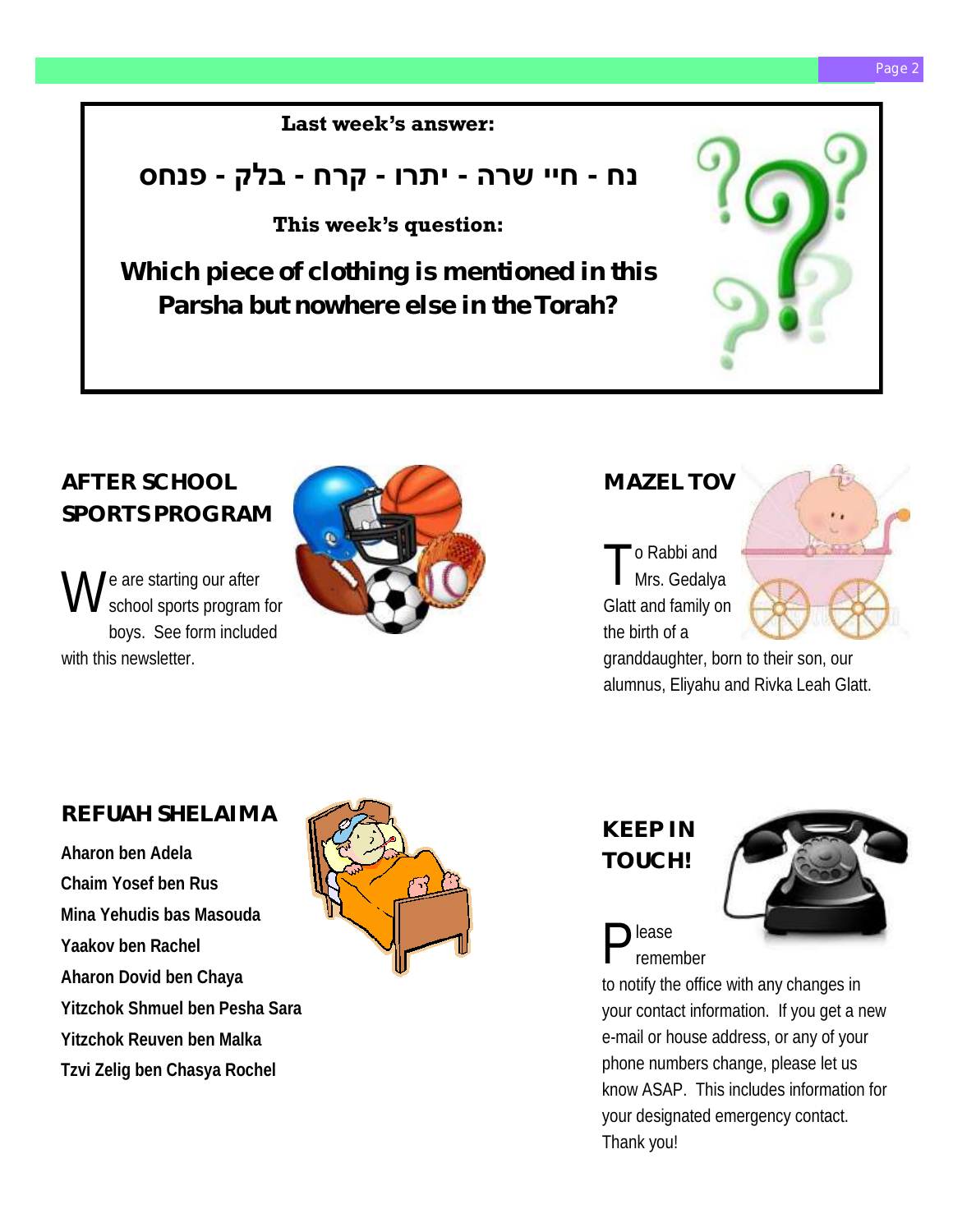### CARPOOL COMMUNIQUE

We are, B'H, making some progress in making our carpools flow more smoothly. We are blessed with a large number of new students, and that makes carpool times more of a challenge. number of new students, and that makes carpool times more of a challenge.

Concerning AM ARRIVAL – please keep the following in mind:

- 1. Parents and children should try to ensure that the children exit their vehicles quickly, and parents should drive off immediately afterwards, to make room for others in the carpool line.
- 2. When pulling up to drop off children, pull to the right as close to the curb as possible. If your vehicle is sticking out, it ends up blocking traffic in all directions.
- 3. If you are moving north on NE 11<sup>th</sup> Ave. (with the boys building on your right) be reminded there is no dropping off on the boys side of the street. You need to continue until the 4 – way intersection at 165 Street to make a U-Turn onto the carpool line. THERE ARE NO U-TURNS ALLOWED BEFORE THAT POINT, as this creates a dangerous situation for all.
- 4. Follow directions of school personnel at all times.

#### PM DISMISSAL:

- 1. Prepare your vehicle before entering carpool line for quick loading; move or remove car seats as necessary. Any delay unnecessarily causes everyone else behind you on line to be delayed.
- 2. Remain focused (no cell phone use once dismissal begins) and move forward in line whenever a space opens up in front of you. Even if your children arrive at your car – if there is a gap in front of you, instruct them to return to the last remaining car in front of you and to get into the car at that point once you have moved up.
- 3. If you are not picking up from the carpool line, park your car away from NE 11<sup>th</sup> Ave. You need to proceed on foot to the Boys side and give your carpool number to school personnel. Kindly stay on the Boys side, instruct your girls to proceed to the crosswalk when they hear their number and to wait to be crossed over to the Boys side. Your number will be called with the next round of numbers.
- 4. If you have an emergency or a special need to leave for an appointment etc. without waiting the usual time, call the school office before 3:45 to arrange for your children's quicker-than-usual dismissal.
- 5. We are beginning after school programs. Please inform your carpool partners if and when your child is staying later, so no one waits for a child unnecessarily.

#### With everyone's patience and cooperation, we will be able to reduce the wait time for everyone. Thank you!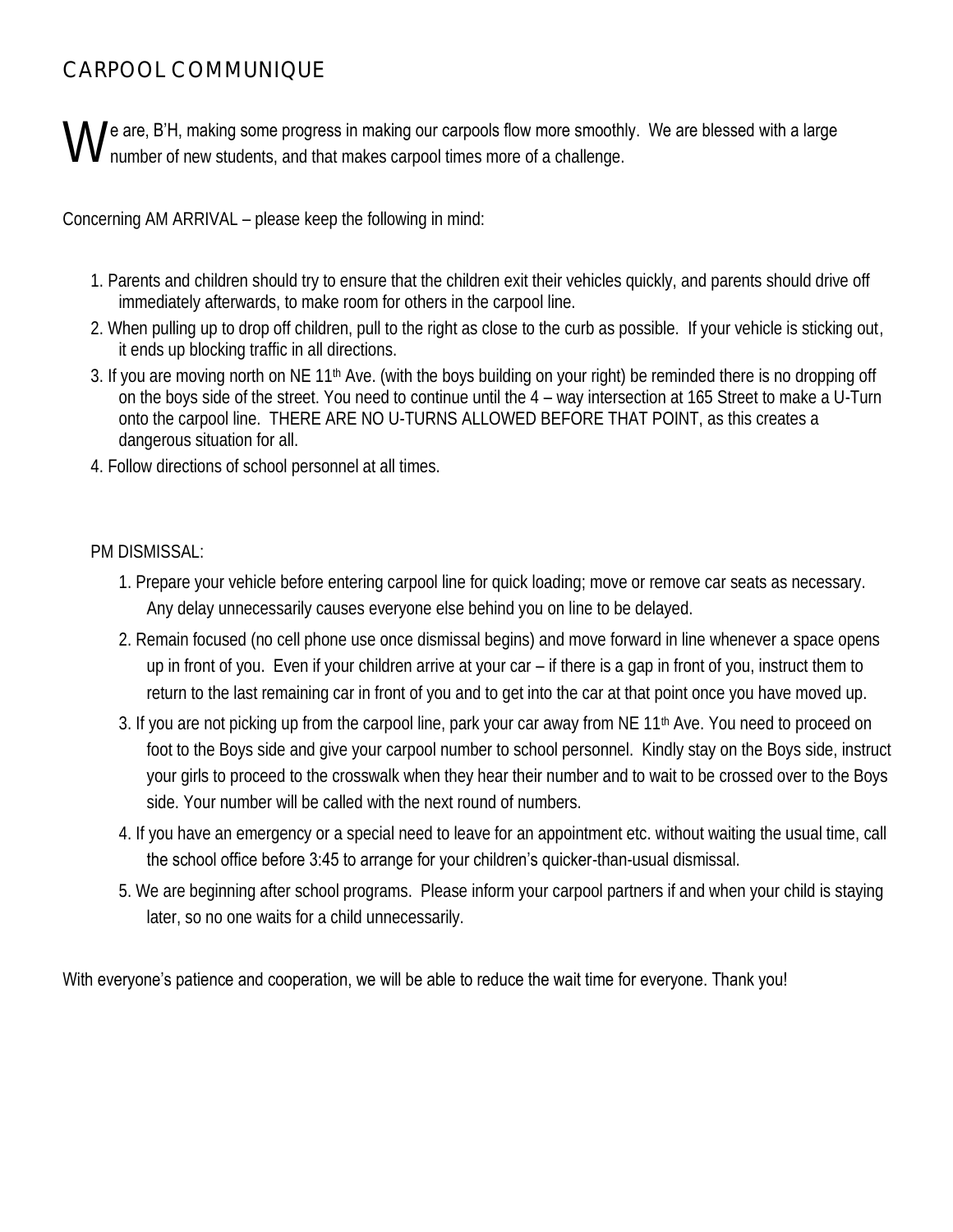# **Reading is Succeeding!**

**Dear Parents** 

The KES aka TEAM Library is proud to provide your children with wonderful adventures in learning through books, globes, puzzles, computers, listening centers, and a Research Club. Students are permitted to check out books for one week. Library books are due on their Library day each week. Below is a schedule so you can help remind your children to bring their books back on time. Children are not permitted to check out books if they have books overdue or missing.

A child may renew a book by bringing it in on Library day. I suggest that students keep their library books in their backpack, so they will always have them whether at school or at home. This will also keep the books out of the hands of little siblings, gerbils, and well-meaning housekeepers. Another suggestion would be to have a special location in the house that is only for library books.

Parents, please help your children remember their library day. Thank you!

And remember...Reading is Succeeding!

With warm Southern regards,

Ms. Grossman

Librarian/Computer Teacher

| <b>Class</b> | Monday     | Tuesday    | Wednesday  | Thursday   | Friday     |
|--------------|------------|------------|------------|------------|------------|
| $1G-1$       |            |            |            |            | $_{\odot}$ |
| $1G-2$       | $_{\odot}$ |            |            |            |            |
| $2G-1$       |            |            |            | $_{\odot}$ |            |
| $2G-2$       |            |            |            | $_{\odot}$ |            |
| 3G           |            | ٧          |            |            |            |
| $4G-1$       |            |            |            | $_{\odot}$ |            |
| $4G-2$       |            |            | $_{\odot}$ |            |            |
| $5G-1$       |            |            | $_{\odot}$ |            |            |
| $5G-2$       |            |            |            | $_{\odot}$ |            |
| $1B-1$       | ☺          |            |            |            |            |
| $1B-2$       | ☺          |            |            |            |            |
| $2B-1$       |            |            |            |            | $_{\odot}$ |
| $2B-2$       |            | $_{\odot}$ |            |            |            |
| $3B-1$       |            |            |            | $_{\odot}$ |            |
| $3B-2$       |            |            |            | $_{\odot}$ |            |
| $4B-1$       |            |            | $_{\odot}$ |            |            |
| $4B-2$       | $_{\odot}$ |            |            |            |            |
| 5B           |            |            | $_{\odot}$ |            |            |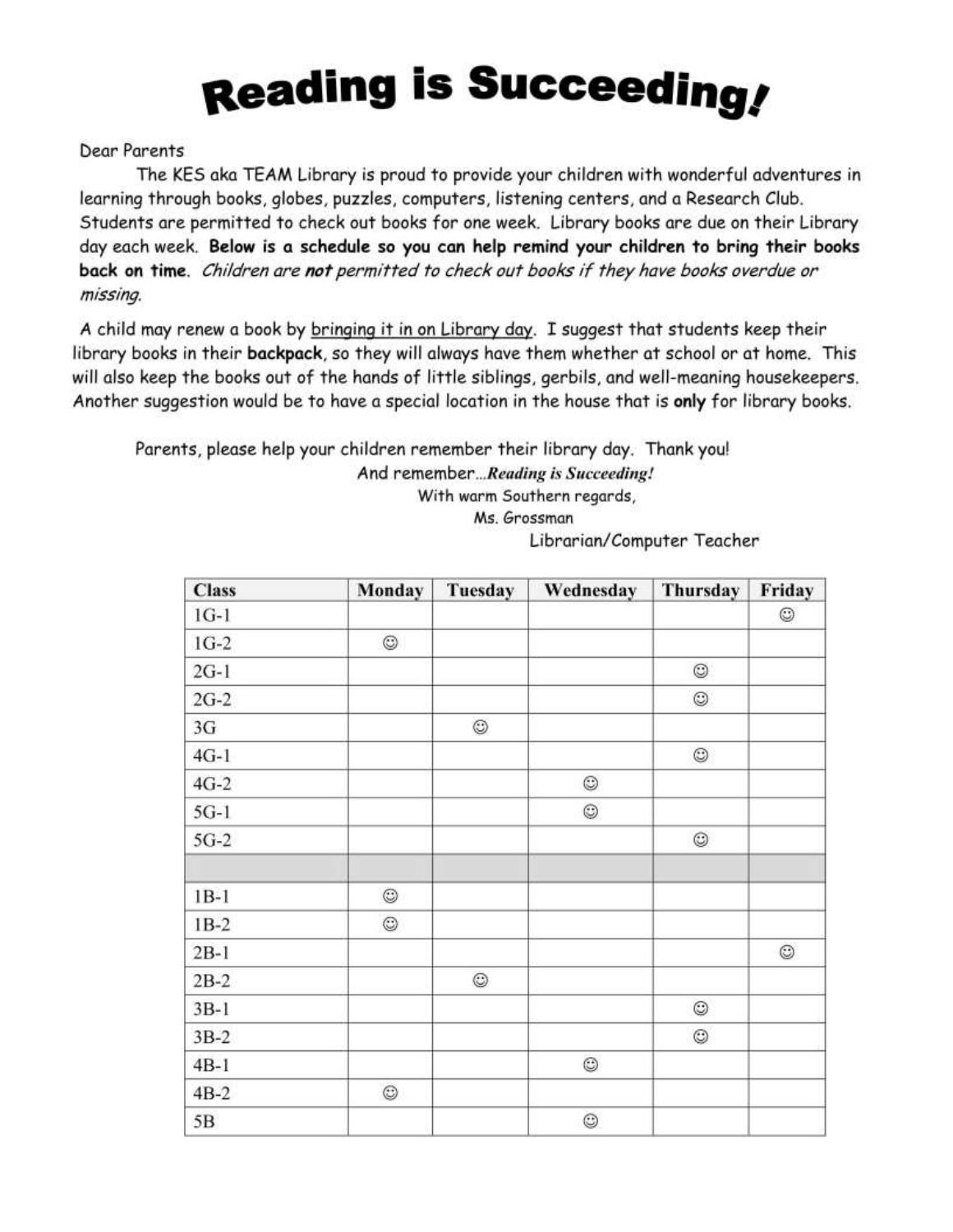

*Erev Shabbos Parashas Lech-Lecha 5774*

Roshei HaYeshiva Rabbi Binyomin Luban Rabbi Yisroel Y. Niman Rabbi Mordechai Palgon

Founding Rosh HaYeshiva Rabbi Bentzion Chait

Principal Rabbi Kalman Baumann

Secular Studies Principal Dr. Deborah Lerer

**Assistant Principal** Rabbi Noam Grossman

President Dr. Allan I. Jacob

President Dr. Jonathan Rubin

Vice President Rabbi Moshe Lehrfield Dear Parents,

As the October days pass by and our anticipation for a change of seasons grows, the message of the rhythm of nature and a year of four seasons that has governed the world since the great Flood in the days of *Noach* (*Malbim, Parashas Noach*) rings as true as ever. So much of our daily lives are directly influenced by the season of the year, reminding us of the centrality of nature in our existence.

We get so caught up in our material pursuits and technology on one hand and even our higher spiritual goals and activities on the other that we tend to lose sight of the basics that govern our well-being. How well we eat, how much sleep we get, how we exercise and live in moderation frequently get overlooked when we have a problem and are seeking a solution. Before we seek modern-day technological and scientific devices and methodologies to solve a problem, even before we investigate the spiritual underpinnings, we need to go back to the basics. If we neglect our bodies' needs on a regular basis, then medication or surgery may become necessary, but a shift in habit could possibly have pre-empted or solved the problem much sooner and much simpler.

The same holds true to an even greater degree in dealing with children. When a child has a difficulty in learning, classroom behavior, getting along with peers, or lacks motivation, all of the experts wisely present different possibilities to explain and solve the problem. The educator will look for an educational deficiency, the psychologist will explore a possible behavioral abnormality, the psychiatrist will search for a chemical imbalance,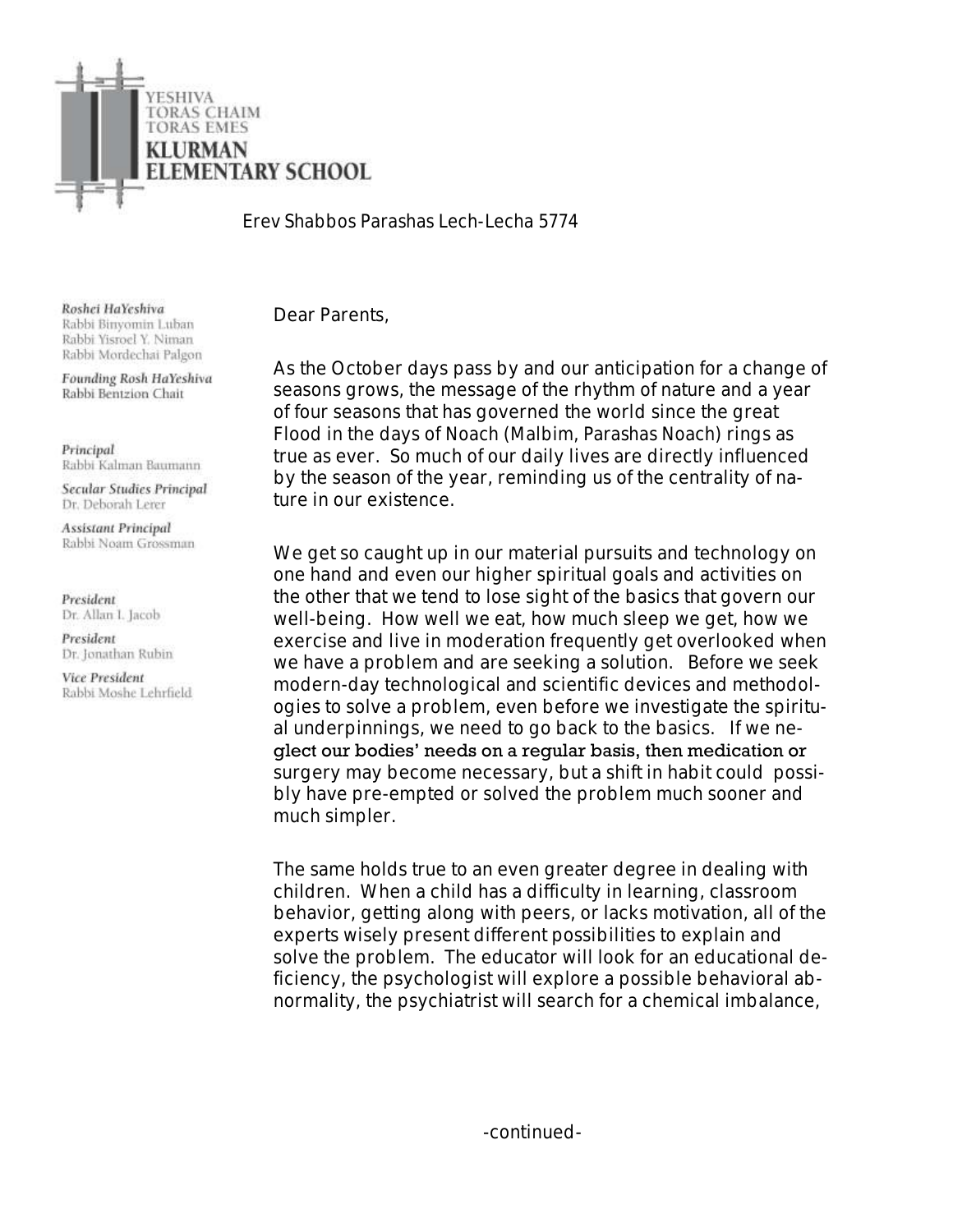the neurologist will analyze brain function and the endocrinologist will examine any imbalance of the hormones and metabolism. But there is a `step one' before all this, and that is to examine the basics of human well-being. Is your child getting enough sleep? Is there a healthy, productive routine of play, homework, supper, bathing and bedtime? Does your child eat a balanced meal each evening? What food do you send with him or her to school? What, when and how many sugary snacks are included? (Hopefully not more than 1 a day) It is hard to overstate the benefits to a child of a healthy, stable eating and sleeping regimen. Many children who develop learning issues start out with good potential to learn, but poor study habits, insufficient sleep and unhealthy diets keep them from progressing with their classmates. These factors cause inconsistent class participation and incomplete homework and studying, which derails any efforts they make and magnifies any weakness they may have, until there is a major problem.

When a problem exists despite these routines being under proper control, the next step is to look for physical causes, before any cognitive or psychological reasons for difficulty in school. Check your child's vision, hearing, overall health, manual dexterity and sensory issues first. These potential causes must be ruled out before exploring any other learning or behaviorally based causes. Once you've reached this point and the difficulties persist, then it is the appropriate time to enlist the other experts in helping your child.

In truth, most problems won't be solved by cutting out sugar etc., but a significant number can be greatly minimized through getting back to basics. There may be many impediments that parents face in providing a loving, nurturing, calm and stable environment that are beyond their control, but virtually everyone can show respect for the natural order that *Hashem* implanted into our world and take proper care of their child's healthy well-being. The additional success they'll find in school as a result may pleasantly surprise you.

Have a healthy, restful and wonderful *Shabbos*,

Rabbi Kalman Baumann Principal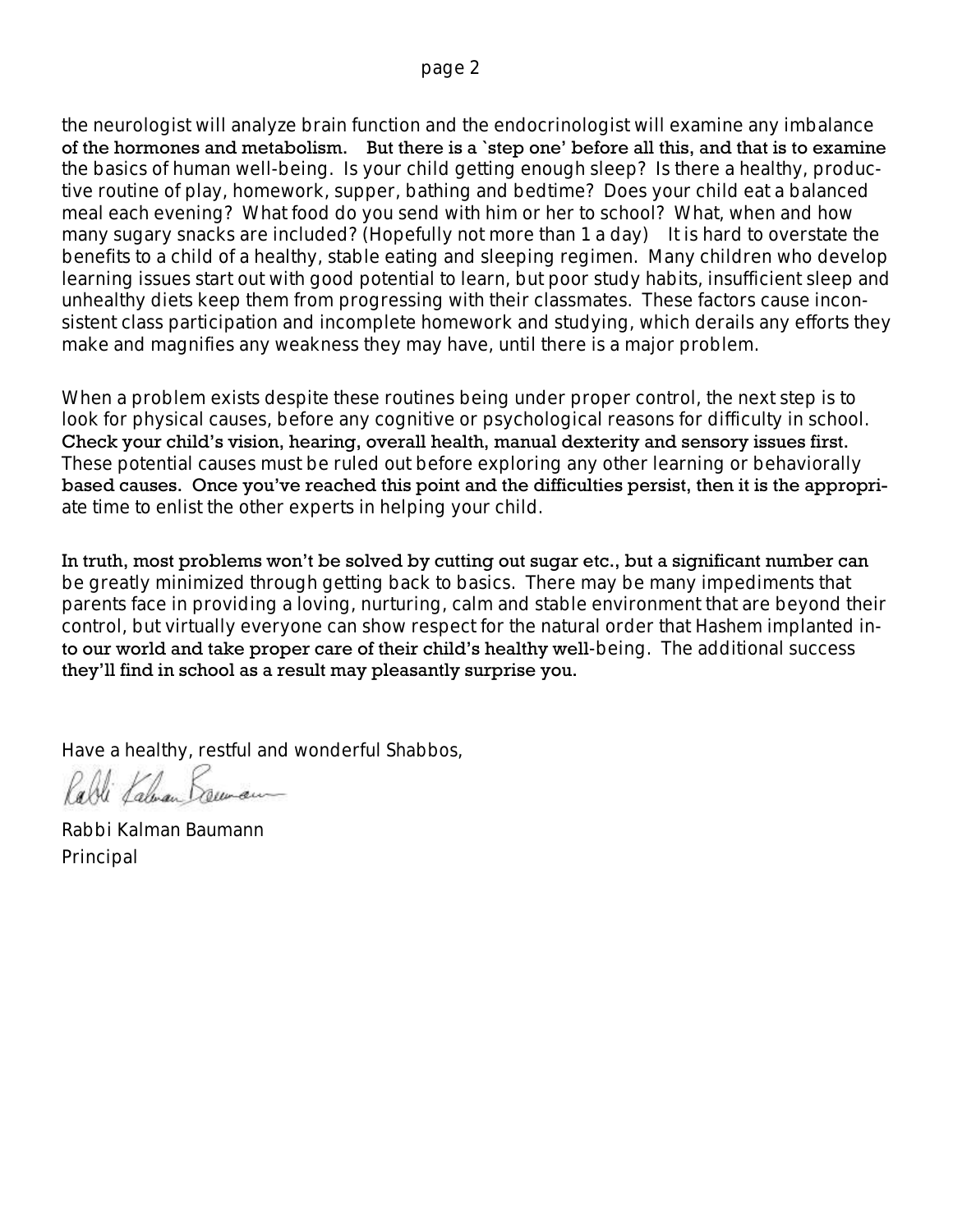## AFTER SCHOOL SPORTS PROGRAM

With Coach David Appel & Coach Shalom Selmar

For: Boys in Grades 1-5 Session Begins: MONDAY - OCTOBER 14TH, 2013 Mondays-, Oct. 14<sup>th</sup>, Oct. 21<sup>st</sup>, Oct. 28<sup>th</sup>, Nov 4<sup>th</sup>, Nov. 18<sup>th</sup> Wednesdays- Oct. 16<sup>th</sup>, Oct 23<sup>rd</sup>, Oct. 30<sup>th</sup>, Nov 6<sup>th</sup>, Nov 13<sup>th</sup> Time: 4:00PM - 4:50PM Cost: Full session=\$75.00 Mondays and Wednesdays Half session=\$45.00 Mondays or Wednesdays Single Day=\$10.00 Please make all checks out to: David Appel

Please note: Pick up is 4:50-5:00 promptly at the side of the school by the basketball courts. If later than 5:10pm more than 3 times students will be asked not to return.

Please fill out and return:

| Student's Name |  |
|----------------|--|
|----------------|--|

| ٠ |
|---|
|   |

I hereby give permission to my son to attend KES After School Sports Program.

Parent's Signature **Example 2018** 

 $\Box$  Full session  $\Box$  Mondays only  $\Box$  Wednesdays only

I have included payment of \$

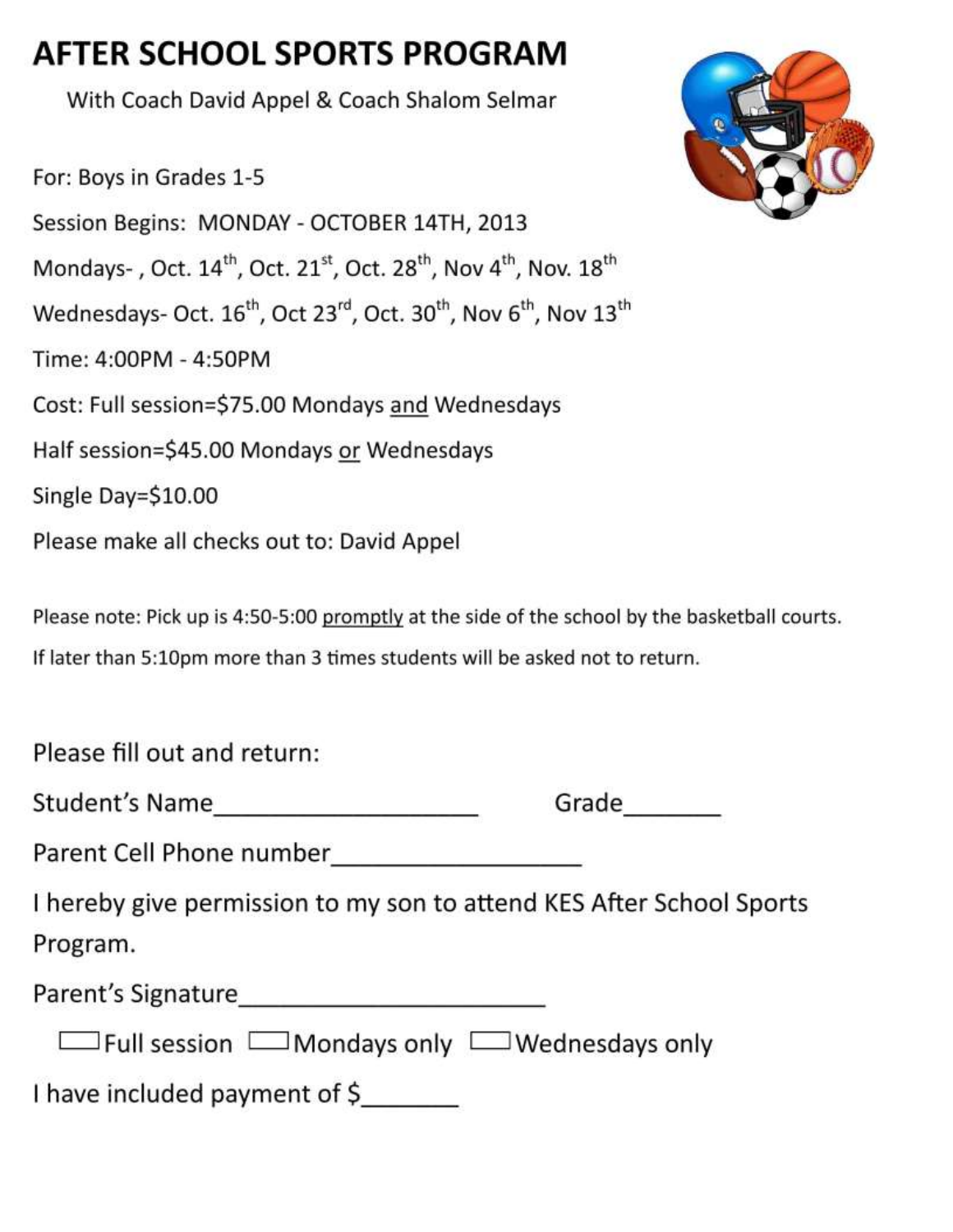Number 408 Index Reference 508 Shabbosos Parshiyos Lech Lecha/Vayeira ii rds ° chosen **Torah Tools for** 

**Personal Growth** 

Tell Us: Send us your sugges-

tions on how to make learn-

ing/homework time with chil-

dren less stressful and more

joyful. We will share them with

Adapted from "For Love of Torah,"

by Rabbi Shimon Finkelman, with

permission from Mesorah

**Publications** 

our readers in a future issue.

Inspiration

**Ideas** 

v **Excellence** 

٠

**Success** 

#### **Personal Growth**

## The 48 Essential Qualities for Learning

If you want to acquire Torah, all you have to do is study. Right? Surprisingly, Pirkei Avos tells us that study is just one of 48 qualities necessary to successfully acquire Torah.

Among the other essential traits named in the Mishnah in Avos are joy, modesty, slowness to anger, a good heart, and closeness with peers. According to Rav Chaim Volozhiner, you attain Torah in direct proportion to your efforts in developing these traits. Without them, Torah can't be fully grasped.

#### **Essential Quality #1 - Joy**

For those who struggle to find time to learn, or struggle with learning itself, "joy" might seem a remote quality. But Tehillim describes the Torah's words as "upright, gladdening the heart (19:9)." Rav Avraham Pam, shlita, tells us that when Hashem gave us the Torah, He did it in a spirit of joy, saying, "I have given you a good acquisition." From this, he says, we know that we, too, should impart Torah with joy. It's not an innate quality that some have and others don't. It's something everyone can work to attain. And it's especially vital when a parent or teacher imparts Torah to children, because only through joy are a child's

mind and heart opened. **Shabbos Table Discussion:** 

1. Why should joy be integral to acquiring Torah?

2. Describe the thoughts of a joyful person as he starts to learn. Chazal tell us that the more detailed a picture one paints of a desired quality, the more of that quality he will "own."

#### **Effective Prayer**

## Stuck at the **Starting Gate**

#### Part of a Series on Preparing for Prayer

Ever try to pray and the words and feelings just don't flow? You're not alone. That's why the Sages who arranged the Siddur placed a simple, onesentence introduction before the central Shemoneh Esrei prayer:

Hashem, s'fasai tif-tach, ufi yagid t'hila-secha. "My L-rd, open my lips, that my mouth may declare your praise."

This verse is a powerful key

to effective prayer-in essence, a prayer that G-d should help us to be able to pray. It also points to a deeper understanding of the whole concept of prayer, because in truth, whether we realize it consciously or not, G-d provides the life-force and the power behind everything we do, prayer included. So it's only natural that if we find our own personal limitations getting in the way of the process, if we're sometimes too tired or too distracted to approach prayer with energy and enthusiasm. we should turn to G-d Himself for a help.

Those few short words are well worth our intense concentration, because as the Torah tells us, the beginning cont. on back

#### **Better Relationships**

בס״ד

## **Take Your** Finger Off<br>the Trigger

Part of a Series on Loshon Hora-Free Living

Everyone has his "pet peeve." A certain relative, teacher, neighbor, or group of people that... Best not to get started.

If there were a meter that measured loshon hora, most people would probably find that much of it stems from one or two sore subjects. For some people it might be 18% about neighbors, 27% about relatives, and maybe a whopping 55% about their boss! And therein lies an opportunity to dramatically reduce loshon hora.

Identify the "trigger" that gets you going and cut that topic from your conversation except when absolutely necessary. If, for example, your loshon hora is about your boss, then this strategy would help with 55 percent of your loshon hora, an incredible accomplishment.

Once you've identified and cut out your trigger topic, conversations leading in that direction will trip your early-warning system, allowing you to veer off the path before any loshon hora is spoken.

Adapted from "Strategies," an upcoming book to be published by the Chofetz Chaim Heritage Foundation

### **Published for Toras Emes Academy of Miami** by the Chofetz Chaim **Heritage Foundation**

DEDRCATED BY MR. AND MRS. JOE ANDISMAN<br>IN HONOR OF RABBI BAUMANN, THE ROSHEI YESHIVA. AND THE STAFF OF TORAS EMES

"Joy and learning go hand-in-hand."